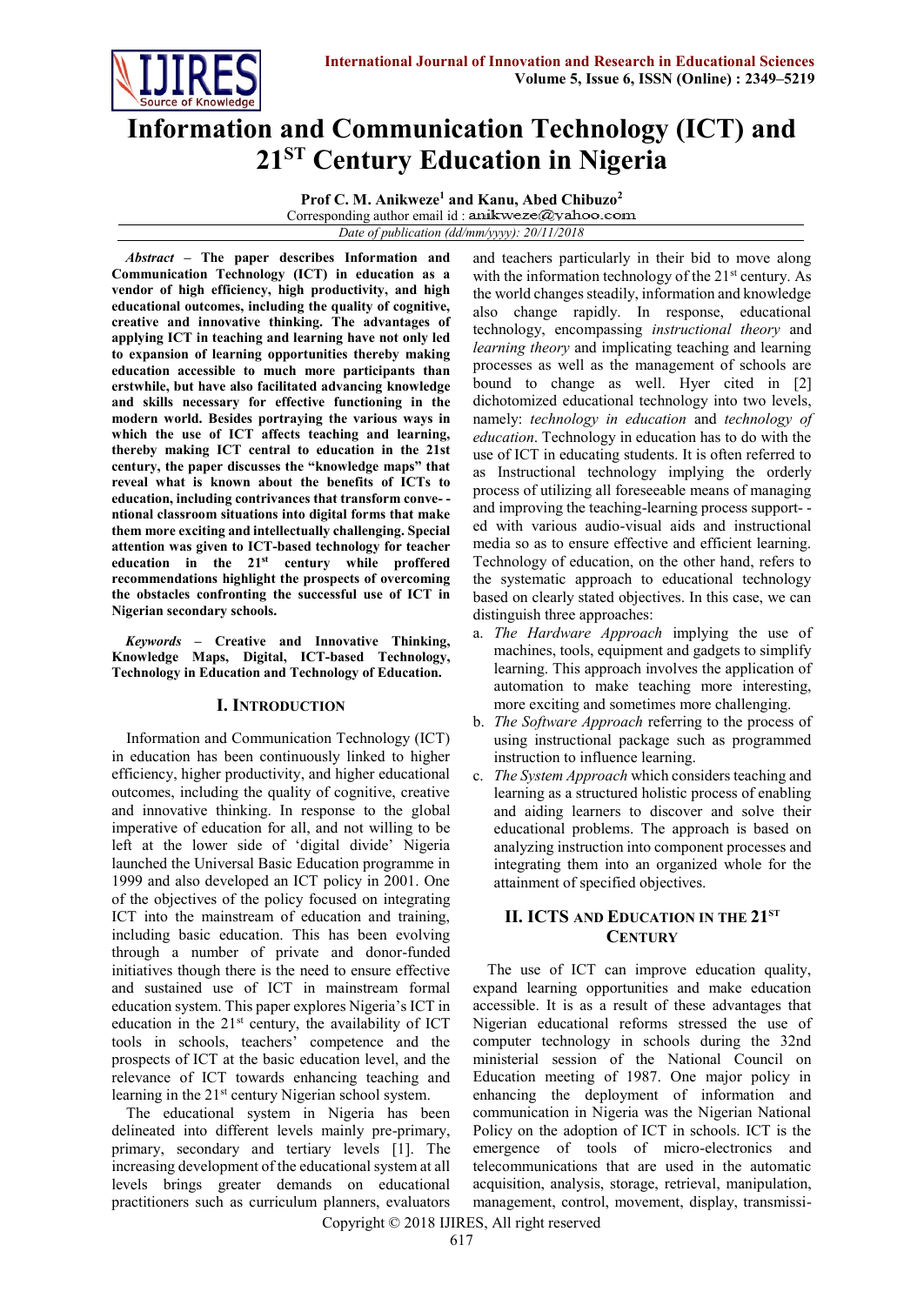

-on, reception, and interchange of quantitative and qualitative data [3]. [4] Divided ICT in education into three categories: instruments (TV, DVD, computer), instructional (video and multimedia modules) and dissemination (TV broadcast, CD or Web), but emphasized that the choice of technology and the way it is used is partially determined by what is expected in terms of education, learning and teaching objectives. It emphasized that the prominent role of information and communication technology could be seen in advancing knowledge and skills necessary for effective functioning in the modern world. ICTs have become key tools with a revolutionary impact on educational inputs and procedures. Today, admission exercises into some public educational institutions are conducted online; hence the place of ICTs in education cannot be underestimated.

# **III. IMPACT OF ICT ON TEACHING AND LEARNING**

ICT affects teaching and learning in the following specific ways:

- i It provides a more scientific basis for designing instruction in a sequential manner and utilizing adequate instructional materials and other reinfor- -cement strategies.
- ii It makes instruction richer and more powerful in influencing learning through the application of new forms of communication and technology by which distant and remote events can be brought close into the learning situation, e.g. use of films (motion pictures), slides, photographs and filmstrips.
- iii ICT supports the delivery of educational resourc- -es, particularly course materials ranging from printed books and charts through radio and television to multimedia computers and internet.
- iv ICT makes education to become more productive by speeding up learning and enabling students to invest more time in the application of acquired knowledge and creativity which can lead to breakthroughs.
- It simplifies the task of the teacher in communicating abstract concepts to learners by helping to bridge the gap between theory and practice. Learners can study reality through computer simulation and the use of various media that are capable of bringing the world into the classroom.
- vi Today, the emphasis on technology has led to broadening of the academic curricula to include legitimate courses in vocational areas such as home economics, journalism, accountancy, photo- -graphy, environmental design, animal husbandry, television and broadcasting, engineering, electro- -nics and puppetry.
- vii ICT has further led to individualized instruction thereby enabling learners to proceed at their own rates through the use of programmed instruction, learning packages and computer terminals.

viii Besides improved access and equity in education by influencing open and distance learning, ICT has made it possible for instruction to be brought to individual homes through radio and T.V. broadcasts and through the internet. Even the handicapped and children with special learning problems could be provided with diversified learning environment employing appropriate technological devices that enable them to develop their potentials. For instance, Braille for the visually impaired learner is an outcome of innovation in technology.

## **IV. ICT IN NIGERIAN EDUCATION**

In Nigeria, it is necessary to use ICTs to make education more relevant, responsible and effective not only for the school setting but also for lifelong learning. To compete successfully in a competitive global economic environment, a highly skilled and educated workforce with aptitude and skills in the application of ICT is very essential. This makes knowledge and use of ICT central to education in the 21st century [5]. People need to be effective and efficient in the use of ICT for success in today's rapidly changing and highly competitive globalised world that depends very much on knowledge economy and skills. [6] Encourages all stakeholders in education in Nigeria to be concerned about how best to take advantage of the knowledge economy. Extrapolating on this wise counsel, [7] posited that:

*Beyond the immediate educational goal is the question of how to provide the 'best education' to form the next generation of competent leaders from community to the national and global levels, economic planners, scientists, artists, humanists and more generally informed citizens, especially in this fastpaced, technology-prone and globalized world*.

Application of ICTs in teaching and learning include radio lessons, TV broadcast lessons, computer -assisted instruction (CAI), distance learning, video conferencing, management information systems, stock taking and simulations. In all of these applications, communication is involved whether or not the learner is in visual contact with the source of information. [8] In its 'Information Development program' created a series of 'Knowledge Maps' of what is known (and what isn't known) about ICT use in education. One of these maps that revealed what is known about the benefits of ICTs to education led to the following conclusions:

- i. *The Internet is not widely available in most less developed countries; radio and TV are -* Radio and TV broadcasts have greater penetration than the Internet throughout much of the developing world, and the substantial gap is not expected to be closed soon.
- ii. *Radio and TV can have high start-up costs, and reinforce existing pedagogical styles* – however once installed, the running and maintenance costs are much lower. The only snag is that radio and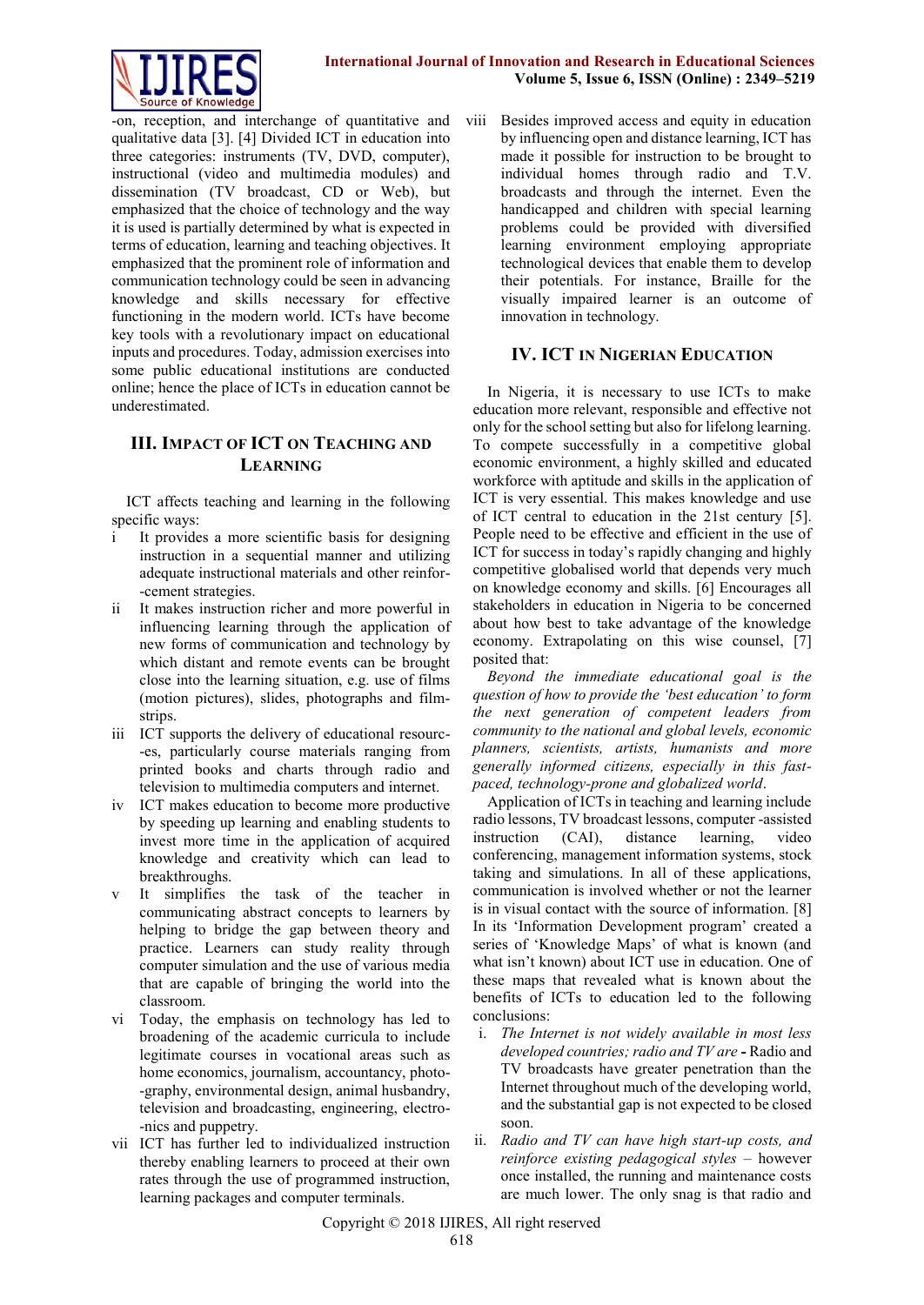



TV broadcasts are seen as less 'revolutionary' ICTs in education because of their linkage with instructor-centric models, unlike computers that foster more learner-centric instructional models.

- iii. *Radio instruction has been used widely and is reasonably well studied –* Radio instruction in combination with school-based educational resources is common and popular. The National Mass Education Commission (NMEC) with the support of UNESCO has embarked on pushing back the frontiers of illiteracy in Nigeria through radio lessons particularly because of the special advantage of radios in reaching rural and remote corners of the country.
- iv. *TV has been used with success in a few places –* e. g. in Latin America and China as a mechanism for reaching out-of-school youth. In Nigeria, the National Open University of Nigeria (NOUN) is expected to rely substantially on TV broadcasts for delivering distance learning materials to its students. This expectation is not being realised anyway.
- v. *It is unclear where to place computers to make sure they are used most efficiently –* The idea of Computer-Aided Instruction as replacements for teachers has been discredited by experts. New Internet technologies which must rely on computers hold promise for providing connectivi- -ty to remote areas but are yet to become operational.
- vi. *Mobile Internet Centres (vans, etc.) are being developed as a way to reach rural areas –* In Nigeria, the cost of its acquisition and the operational bottle-necks may not be justified by the anticipated impact. The abandonment of 'School-on-the-Wheel Project' in Nigeria for nomadic education in the 1980's is reference point on what may befall such an investment.
- vii. *Community Telecentres (sometimes based in schools) are a hot topic, but successful models have not yet emerged –* Such tools will provide wide access to teachers and students alike to ICTs outside the formal school settings.
- viii. *The use of handheld devices is receiving widespread attention –* Although little research has been done on the use of handheld devices such as personal digital assistants and mobile phones in education, yet they are becoming very popular especially in Nigeria.

One thing that stands out clearly from the foregoing analysis is that ICTs offer opportunities for dynamism in the application of teachers' creative imagination. Contrivances used in conventional classroom situations can now be transformed into digital forms to make them more exciting and intellectually challenging teaching aids. For instance, [9] developed an educational simulation termed 'Countryman's Water' for the study of the processes and interactions involved in providing portable water supply to a rural community under Environmental Education. However, [10] digitized the ideas in Countryman's Water into a

computer simulation thereby making it possible for individual learners to acquire the relevant information and knowledge interacting with the computer. It is noted that in a normal classroom devoid of ICT tools, the simulation will be carried out by learners acting out the various roles with the possibility of sabotage, collapse or disaster the occurrence of which are minimized if ICTs are in use.

## **V. ADVANTAGES OF ICTS IN EDUCATION**

Just like ICT has impacted on virtually every sector of humanity, it has also helped in re-engineering and repositioning education through various modern tools and techniques. The following advantages are obvious even in a country where digital divide is still common.

- 1. *Active Learning Techniques* **-** One great advantage in the application of ICTs in the teaching-learning process is that the various tools encourage active learning or maximum learner participation in the lesson.
- 2. *Simulation, Modelling & Animation* **-** Simulation refers to the reproduction of essential features of something, e.g. as an aid to study or training. The computer game is a simulation or an attempt to represent a real activity such as soccer or flying. We can also use simulation in the form of diagrammatic model to reflect the characteristics of a phenomenon, system, or process, often using a computer, in order to infer information or solve problems. *Animation* is the production of moving images by computer techniques, or the image produced.
- 3. *E-Mails (electronic mails)* The information flow in the form of computer - to - computer communication is described as e-mail. It is a system that allows text-based messages to be exchanged electronically, e.g. between computers or cell phones. A communication sent by e-mail is called message and it is possible under distance learning system for a lecturer to send instruction to students through e-mail.
- 4. *Computer-Based Instruction /Learning* **-** The computer can serve as a teaching machine to deliver programmed instruction to learners. For instance, this could be adopted for regular instruction from pre-primary to university level in conjunction with text books, lectures, films and discussion; for enrichment of curriculum especia- -lly for students who want to pursue their interests outside scheduled class lessons; and for remedial instruction especially with slow learners who need corrective training.
- 5. *Electronic Learning (e-learning)* **-** This is the acquisition of knowledge and skill using electronic technologies such as computer and Internet-based courseware and local and wide area networks.
- 6. *Educational Networks* **-** The whole world is inde- -ed engrossed in what has been described as the information age in which computerization has become the order of the day. It is expected that if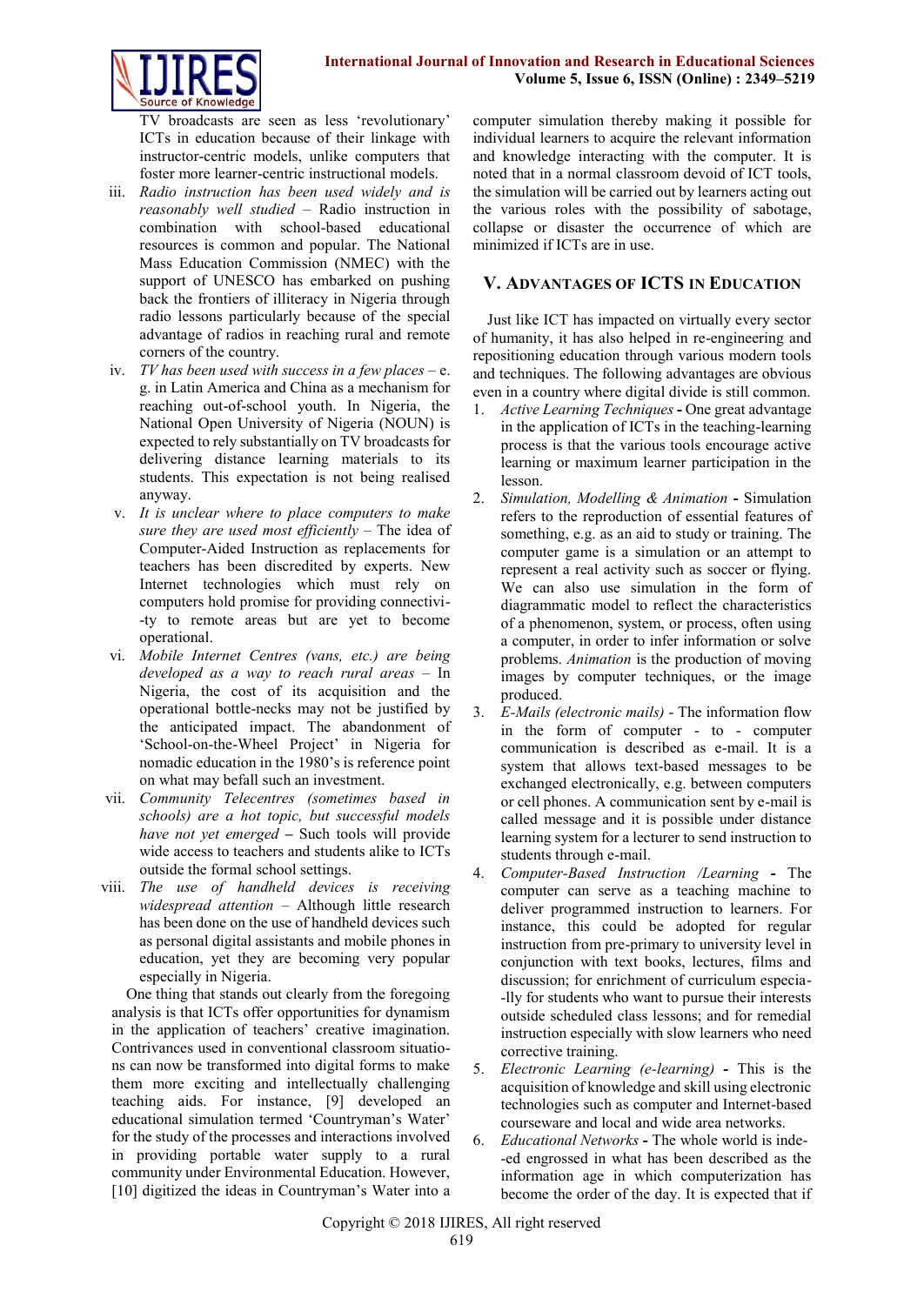

we belong to this information age, then we must all be computer literate in order to exploit the benefits of educational networks. Through this, information could be shared among institutions that are far distant apart. Examples include the EDUNet, Schoolnet Nigeria, NUNet (NUC & Universities), OAUNet, NCCENet (Teachers Portal), Schoolnet of various African countries especially those of Gambia, Mozambique, Uganda, Kenya, Angola and South Africa etc.

- 7. *Special Interactive Guidance Information (SIGI)* **-** Teachers can organize special guidance and counseling services system through educational network. This implies that students could secure help from their teachers without physical contact with them.
- 8. *Chat/ Communication* **-** This includes teleconfe- rences and video conferences by which persons within a country could confer with professional colleagues or development partners in other countries. For instance, a discussion of approach- -es to in-service teacher education could be held between policy makers in education in Nigeria and lecturers at the New York State University in America and others at the University of Lesotho in Roma or perhaps the University of Toronto in Canada.
- 9. *Administrative Applications in Schools* **-** These include using computers to prepare school plans, time tabling, forecasting, graphical representatio- -ns and the management of educational resources including database. When data are systematically collected and arranged in the computer, they can be manipulated for different purposes and retrieval is automatic. Spectacularly, the records that are so kept will be empirically meaningful, professiona- -lly realistic, sequentially and successively more manageable as well as being richly informative.

# **VI. ICT AND THE TEACHER IN THE 21ST CENTURY EDUCATION**

The pervasiveness of ICT has brought about rapid teleological, social, political and economic transforma- -tion, which has eventuated into a network society organized around ICT [11]. For instance, e-learning is becoming one of the most common means of using ICT to provide education to students both on and off campus by means of teaching online offered via webbased systems. Looking at the role of education in nation building and the population explosion in the secondary schools nowadays, the use of ICT in the teaching-learning process becomes imperative. Such issues like good course organization, effective class management, content creation, self-assessment, selfstudy, collaborative learning, task-oriented activities, and effective communication between the actors of teaching-learning process and research activities will be enhanced by the use of ICT-based technology. Indeed, the process of teaching and learning has gone beyond the teacher standing in front of a group of

pupils and disseminating information to them without the students' adequate participation [12]. With the aid of ICT, teachers can take students beyond traditional limits, ensure their adequate participation in teaching and learning process and create vital environments for learners to experiment and explore.

However, a cursory look at the secondary schools in Nigeria shows that many teachers in the system still rely much on the traditional "chalk and talk" method of teaching rather than embracing the use of ICT. [13] Observed that the computer is not part of classroom technology in over 90% of public schools in Nigeria, hence, the chalkboard and textbooks continue to dominate classroom activities. The various ICT facilities used in the teaching learning process in schools include radio, television, computers, overhead projectors, tape recorders, fax machines, CD-Rom, Internet, electronic notice board, slides, digital multimedia, video/ VCD machine and so on [14], [15], [16]. Unfortunately, most of these facilities are not sufficiently provided for teaching–learning process in the Nigerian secondary schools. This might account for why teachers are not making use of them in their teaching. Therefore, in the 21<sup>st</sup> century, teachers need to be in tune with the use of ICT in classrooms.

# **VII. OBSTACLES TO THE USE OF ICT IN SECONDARY SCHOOLS IN NIGERIA**

Challenges include improvements to basic educational infrastructure and ICT infrastructure; availability of quality teachers to apply ICT to the existing education systems; bringing long-term, sustainable ICTE reform through local, national, and regional government bodies; making difficult decisions in how to allocate national monetary resources and foreign aid; and shifting the existing focus from the traditional educational models in place, depending on the specific country, to one that is ICT-driven [17].

There are several impediments to the successful use of information and communication technology in secondary schools in Nigeria. These are: cost, weak infrastructure, lack of skills, lack of relevant software and limited access to the Internet.

*Cost –*

The price of computer hardware and software prohibits liberal access to possession of personal computers. Nigeria has over 6,000 public secondary schools majority of which operate from dilapidated infrastructure such as classrooms and only a few are equipped with laboratories and libraries. Apart from the costs of basic computers themselves, there are associated costs of the peripherals such as printers, monitors, paper, modem and extra disk drives which are beyond the reach of most secondary schools in Nigeria. Of course, many secondary schools would find it hard pay the exorbitant Internet connection fees. *Weak Infrastructure –*

In Nigeria, infrastructure deficiencies constitute a formidable obstacle to the use of ICT. ICT services can only function under "controlled conditions" governed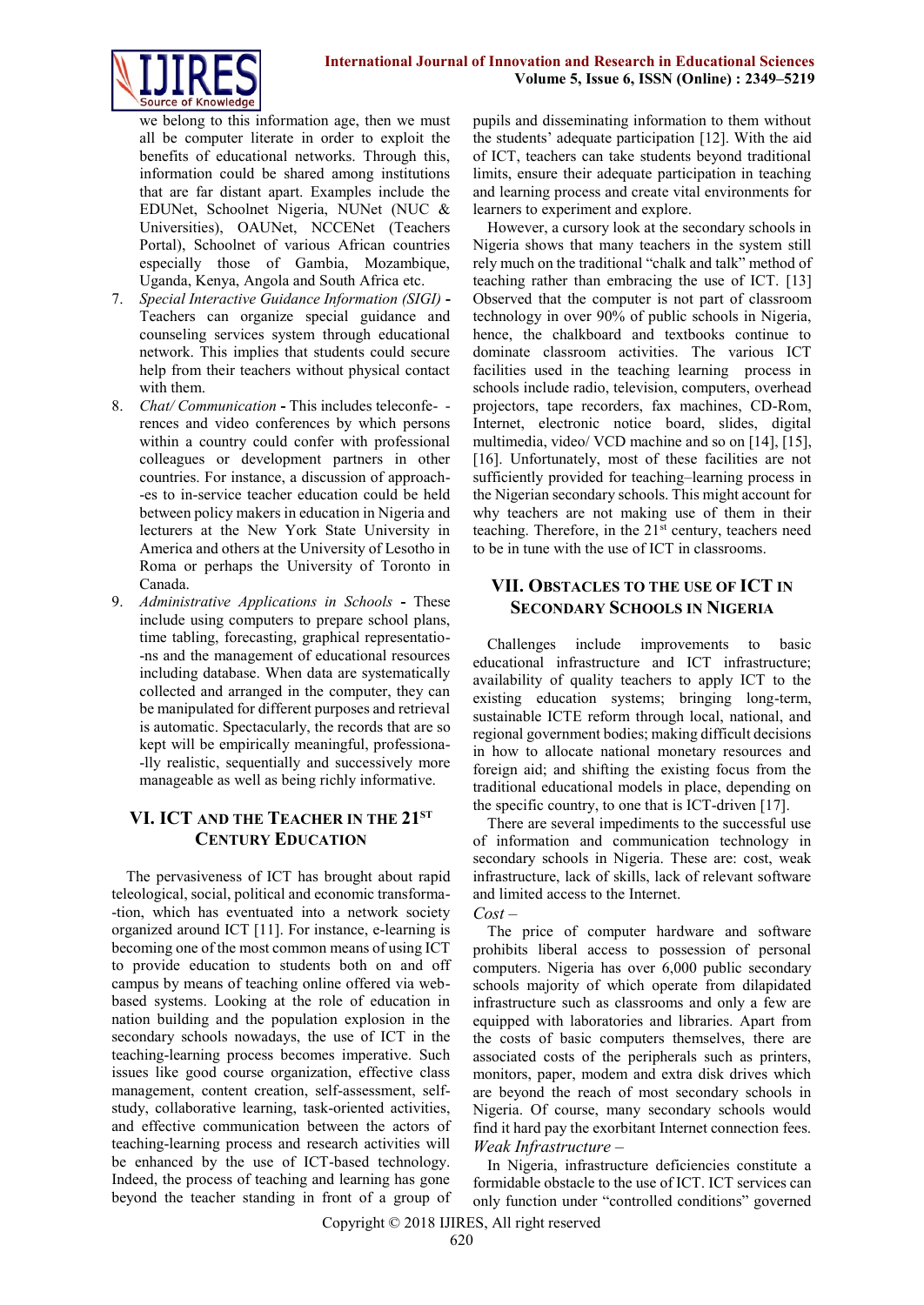

electricity supply. The epileptic supply of electric power in Nigeria over the past two decades does not provide an enabling environment for serious ICT applications.

#### *Lack of Skills -*

Nigeria does not only lack information infrastructu- -re, it also lacks the human skills and knowledge to fully integrate ICT into secondary education. There is acute shortage of trained personnel in application software, operating systems, network administration and local technicians to service and repair computer facilities. To use ICTs profitably in Nigerian secondary schools, there is the need for locally-trained technicians to install, maintain and support the systems. Besides, most secondary school teachers in Nigeria lack the skills to fully utilize technology in curriculum implementation. [18] Through a survey research, affirmed that teachers of Federal Unity Colleges in North-Central geo-political zone of Nigeria are not competent in the use of ICT.

#### *Lack of Relevant Software –*

Software that is appropriate and culturally suitable to the Nigerian education system is in short supply. Furthermore, there is a great discrepancy between relevant software supply and demand in Nigeria.

*Limited Access to the Internet –*

The greatest technological challenge in Nigeria is how to establish reliable cost-effective Internet connectivity. The few available Internet providers consist of Nigerians in partnership with foreign information and communication companies. Many of these companies provide poor services to customers who are often exploited and defrauded. The few reputable companies, which render reliable services, charged high fees thus limiting access to the use of the Internet.

In summary, though ICTs are quite attractive, yet there are limitations to their full utilization in contemporary Nigeria. One of the challenging problems as identified by [19] is shortage of qualified teachers that specialised in ICT, particularly at the primary and secondary school levels. For tertiary institutions, there are graduates that specialised in computer science and related ICT areas but the same cannot be said about staff in basic and post basic schools in Nigeria. There is also the problem of high cost of producing specialized instructional materials in response to the dynamism that is associated with ICT applications (e.g. word-processing, Internet usage, networking, e-mail, and multi-media). Other major drawbacks in the implementation of ICTs in Nigerian schools include: prohibitive cost of software, low computer literacy rate, communication and collaboration barriers, and criminal or fraudulent use of ICT facilities (e.g. internet fraud and use of GSM to perpetrate examination malpractice).

#### **VIII. CONCLUSION**

In view of the current state of ICT in secondary schools in Nigeria, it can be concluded that the

integration of ICT in Nigerian education in the 21<sup>st</sup> century leaves much to be desired. However, prospects abound considering the efforts of govern- -ment particularly towards the provision of ICT facilities and the training and retraining of teachers. Major government policies if properly implemented would position the country's educational system on an ICT pedestal capable of transforming the education sector to become comparable globally. Already the Joint Admissions and Matriculation Board and some universities have started experimenting on the use of computer based tests for high-stake examinations. This effort is bound to revolutionize assessment practices in Nigeria education.

#### **RECOMMENDATIONS**

There are numerous and good prospects for the use of ICT in teaching and learning in secondary schools in Nigeria if the following recommendations are adhered to:

- 1. Teachers should use the computer to enhance educational efficiency especially in the handling large classes of students. This presupposes that teachers must possess the skill of using digital projectors and produced slides for teaching.
- 2. Teachers can also use the computer to enhance problem-solving skills of the learners by focusing on thinking skills especially in subject such as mathematics.
- 3. School heads should insist on using computers for administrative functions such as replacing the laborious exercise of filing papers in filing cabinets and shelves, assisting in budget planning, accounting for expenditure, writing correspondenc- -es and reports, assigning students to classes, reporting students' progress and testing students and scoring tests which help to reduce paper work.
- 4. Teacher education institutions should endeavor to introduce student-teachers to how computers could play the role of the tutor and present the learner with a variety of contents and symbolic modes. Thus, ICTs can be utilized for individualized learning in secondary schools in Nigeria.

#### **REFERENCES**

- [1] FRN/Federal Republic of Nigeria, 2014, *National policy on education*. Lagos: NERDC press. Federal Ministry of Education,
- [2] C.M. Anikweze, 2013, *Essentials of Instructional Technology, 2nd Edition*. Kaduna: Gofats Ventures & Publishing Limited.
- [3] J.E. Boritz, 2000, "The accounting curriculum and Information Technology". *The Nigerian Accountant*, 33(2), 26-34.
- [4] W. D. Haddad, 2002, *ICT in education toolkit for policy makers, planners and practitioner*s. UNESCO.
- [5] L. Wolff & S. Mackinnon, 2002, what is digital divide? *Tech Know Logia*, July-September, Knowledge Enterprises Inc.
- [6] P. Obanya, 2004, *the Dilemma of Education in Africa*. Ibadan: Heinemann Educational Books.
- [7] N.T. Assie-Lumumba, 2008, Editorial: Africa-Asia university dialogue for basic education development.